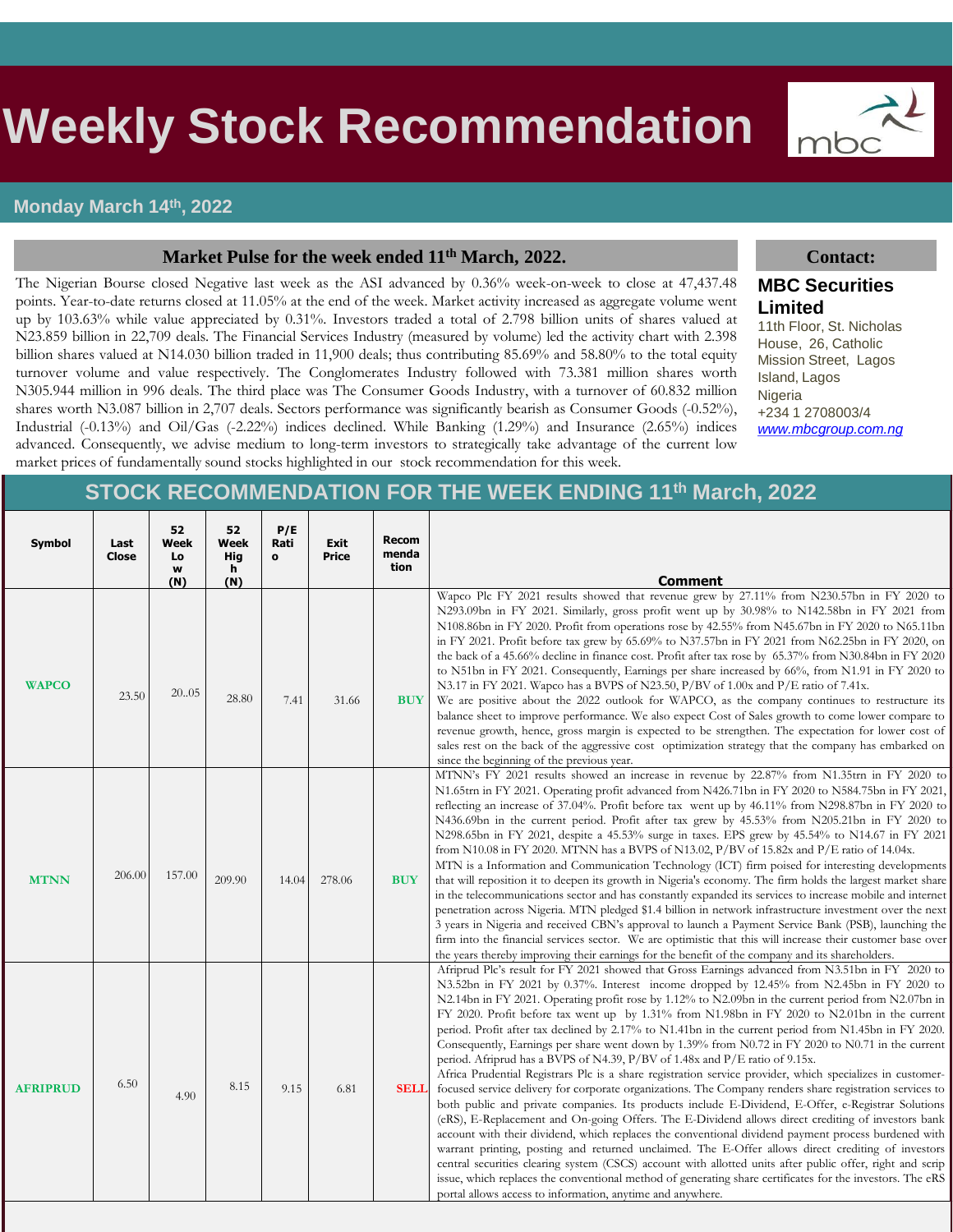# **WEEKLY STOCK RECOMMENDATION**

| <b>Symbol</b>    | Last<br>Clos<br>е | 52<br>Week<br>Lo<br>w<br>(N) | 52<br>Week<br>Hig<br>h<br>(N) | P/E<br>Ratio | Е<br>xi<br>t<br>P | <b>Recom</b><br>menda<br>tion | <b>Comment</b>                                                                                                                                                                                                                                                                                                                                                                                                                                                                                                                                                                                                                                                                                                                                                                                                                                                                                                                                                                                                                                                                                                                                                                                                                                                                                 |
|------------------|-------------------|------------------------------|-------------------------------|--------------|-------------------|-------------------------------|------------------------------------------------------------------------------------------------------------------------------------------------------------------------------------------------------------------------------------------------------------------------------------------------------------------------------------------------------------------------------------------------------------------------------------------------------------------------------------------------------------------------------------------------------------------------------------------------------------------------------------------------------------------------------------------------------------------------------------------------------------------------------------------------------------------------------------------------------------------------------------------------------------------------------------------------------------------------------------------------------------------------------------------------------------------------------------------------------------------------------------------------------------------------------------------------------------------------------------------------------------------------------------------------|
| <b>GTCO</b>      | 26.00             | 23.90                        | 33.00                         | 4.23         | 31.00             | <b>BUY</b>                    | GTCO Plc FY 2021 showed that interest income declined by 11.25% from N300.74bn in FY 2020 to<br>N266.89bn in the current period. Net interest income went down 13.03% from N253.67bn in FY 2020<br>to N220.61bn in FY 2021. Profit before tax declined by 6.97% from N238.1bn in FY 2020 to<br>N221.5bn in the current period. Profit after tax went down by 13.21% from N201.44bn in FY 2020 to<br>N174.84bn in the current period. Consequently, GTCO recorded a 13.64% fall in earnings per share<br>from N7.11 in FY 2020 to N6.14 in FY 2021. GTCO has a BVPS of N30.01, P/BV of 0.87x and P/E<br>ratio of 4.23x.<br>GTCO's 2021 performance was affected by the restructuring of the company into a holdco structure<br>due to declining interest income quarter after quarter and low yields on investment securities.<br>However, we maintain a positive outlook in 2022 as we look forward to the earnings on GTCO's more<br>recent expansion activities into other financial services in a bid to increase revenue stream and<br>profitability. With the recent addition of Pension Fund and Wealth Management businesses to the<br>Group, we are optimistic about the firm's ability to rapidly scale operations and strengthen their<br>foothold in these key industry segments.   |
| <b>FLOURMILL</b> | 31.50             | 27.00                        | 35.35                         | 5.91         | 35.52             | <b>HOLD</b>                   | Flour Mill Plc's result for Q3 2021 showed that revenue increased from N555.34bn in Q3 2020 to<br>N824.98bn in Q3 2021 by 48.55%. Gross earnings also increased by 10.73% from N72.45bn in Q3<br>2020 to N80.22bn in Q3 2021. Finance cost rose by 8.02% from N14.93bn in Q3 2020 to N16.12bn in<br>Q3 2021. Profit before tax increased by 6.97% from N23.61bn in Q3 2020 to N25.25bn in the current<br>period. Profit after tax expanded by 9.4% to N17.05bn in the current period from N15.58bn in Q3<br>2020. Consequently, Earnings per share went up by 3.9% from N3.85 in Q3 2020 to N4.00 in the<br>current period. Flour Mill Plc has a BVPS of N45.11, $P/BV$ of 0.70x and $P/E$ ratio of 5.91x.<br>Flourmill Plc has shown that the company's strong product offerings in the value segments and their<br>cost optimization strategies, helped offset the impact of the weakening consumer spending in the<br>economy, disruptions to the supply chain and the existing currency risks in their export segment.<br>Accordingly, their Food, Agro Allied and Sugar revenue segments grew as the company continues to<br>deepen their market share amidst competing brands.                                                                                                           |
| <b>UBA</b>       | 8.55              | 6.75                         | 8.85                          | 2.52         | 10.57             | <b>BUY</b>                    | UBA Plc FY 2021 result showed that Interest income advanced by 10.84% from N427.86bn in FY<br>2020 to N474.26bn in the current period. Net interest income increased by 22.06% to N316.71bn in<br>FY 2021 from N259.47bn in FY 2020. The increase in net interest income was driven by the rise in<br>interest income and a 6.44% drop in the interest expense. In a similar tune, operating income increased<br>by 14.39% from N376.03bn in FY 2020 to N430.13bn in the current period. Profit before tax increased<br>by 20.29% to N153.07bn in the current period from N127.26bn in FY 2020. Likewise, profit after tax<br>advanced by 8.72% from N109.16bn in FY 2020 to N118.68bn in FY 2021 despite a 90% increase in<br>tax expense. Consequently, earnings per share went up by 9.35% from N3.10 in FY 2020 to N3.39 in<br>FY 2021. UBA has a BVPS of N23.53, $P/BV$ of 0.36x and $P/E$ ratio of 2.52x.<br>The bank remained well capitalized and determined to successfully drive financial inclusion to the<br>continent through its innovative products and vast network. Going forward in 2022, we expect<br>sustainability in the growth recorded in the banking sector through stable policies and technology<br>integration which will aid banks to maximize growth potentials. |
| <b>PZ</b>        | 7.35              | 4.15                         | 7.50                          | 5.65         | 8.79              | <b>BUY</b>                    | PZ Cussons Plc Q2 2021 showed that revenue advanced by 25.97% from N37.38bn in Q2 2020 to<br>N47.09bn in the current period. Gross profit went up 12.14% from N10.16bn in Q2 2020 to<br>N11.39bn in Q2 2021. Operating loss declined by 66.48% from N-851 million in Q2 2020 to N-285.34<br>million in the current period. Profit before tax went up by 191.72% from N1.03bn in Q2 2020 to<br>N3bn in the current period. Profit after tax advanced by 213.44% to N2.57bn in the current period<br>from N820.93 million in Q2 2020. Consequently, PZ recorded a 209% rise in earnings per share from<br>N0.21 in Q2 2020 to N0.65 in Q2 2021. PZ has a BVPS of N9.35, P/BV of 0.79x and P/E ratio of<br>5.65x.<br>PZ Cussons Plc is an FMCG company with essential product offerings such as detergents, toiletries,<br>soap and home appliances. Its half year results showed that growth has been broad based reflecting in<br>all the business units and many of PZ Cussons' leading brands with solid performance in hygiene,<br>home and personal care. The business has also continually sourced for locally available raw materials.                                                                                                                                                    |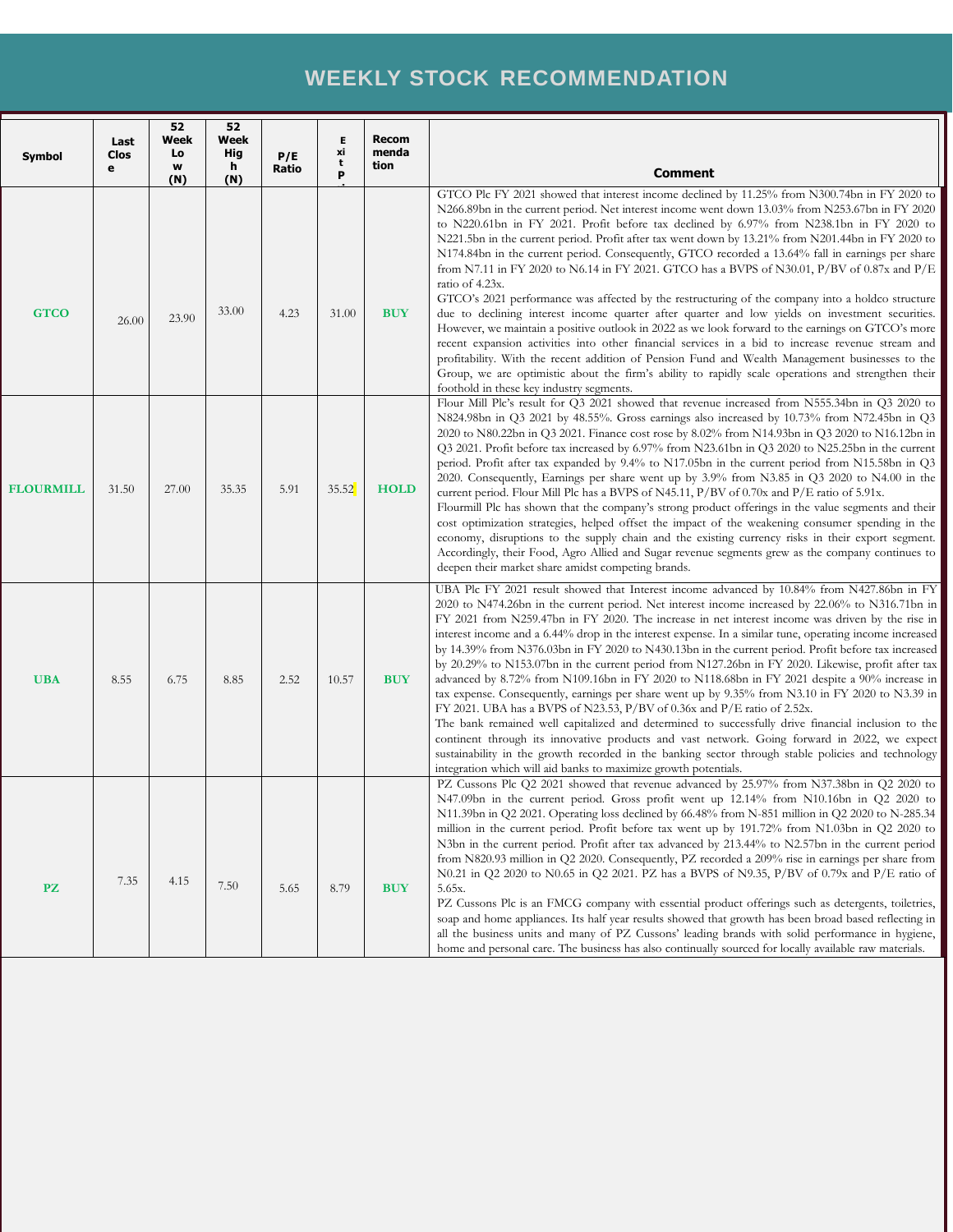| <b>MAYBAKER</b> | 4.45   | 3.49   | 5.45   | 7.81  | 5.63   | <b>BUY</b>  | May & Baker FY 2021 results showed an increase in revenue by 26.74% from N9.39bn in FY<br>2020 to N11.9bn in FY 2021. Operating profit advanced from N1.41bn in FY 2020 to<br>N1.7bn in FY 2021, reflecting an increase of 20.74%. Finance cost increased by 79.18% to<br>N283.26 million in FY 2021 from N158.09 million while Interest income increased by<br>156.68% from N23.04 million in FY 2020 to N59.14 million in FY 2021. PBT went up by<br>15.37% from N1.25bn in FY 2020 to N1.44bn in the current period, despite a 12.83%<br>increase in Administrative Expenses. PAT grew by 1.53% from N964.56 million in FY 2020<br>to N979.35 million in FY 2021, despite a 62.42% surge in taxes. EPS grew by 1.79% to<br>N0.57 in FY 2021 from N0.56 in FY 2020. May & Baker has a BVPS of N4.18, P/BV ratio of<br>$1.07x$ and P/E ratio of 7.81x.<br>May & Baker Plc has recorded a boost in revenues from its pharmaceutical unit in 2021<br>compared to 2020 considering the rise in revenues of pharmaceutical companies due to                                                                                                                                                                                                                                                                                                 |
|-----------------|--------|--------|--------|-------|--------|-------------|------------------------------------------------------------------------------------------------------------------------------------------------------------------------------------------------------------------------------------------------------------------------------------------------------------------------------------------------------------------------------------------------------------------------------------------------------------------------------------------------------------------------------------------------------------------------------------------------------------------------------------------------------------------------------------------------------------------------------------------------------------------------------------------------------------------------------------------------------------------------------------------------------------------------------------------------------------------------------------------------------------------------------------------------------------------------------------------------------------------------------------------------------------------------------------------------------------------------------------------------------------------------------------------------------------------------------------------|
|                 |        |        |        |       |        |             | COVID-19. May & Baker Nigeria Plc's operations have also been aided by its joint venture<br>with the Federal Government of Nigeria in inaugurating the Biovaccines Nigeria Ltd and the<br>N10 billion fund provided by the Federal Government for vaccine production in Nigeria.                                                                                                                                                                                                                                                                                                                                                                                                                                                                                                                                                                                                                                                                                                                                                                                                                                                                                                                                                                                                                                                         |
| <b>NASCON</b>   | 13.50  | 12.90  | 16.00  | 12.05 | 17.42  | <b>BUY</b>  | Nascon Plc FY 2021 showed that revenue advanced by 18.81% from N28.01bn in FY 2020<br>to N33.28bn in the current period. Gross profit went up 3.43% from N11.56bn in FY 2020<br>to N11.96bn in FY 2021. Operating profit advanced by 7.17% from N4.03bn in FY 2020 to<br>N4.32bn in the current period. Profit before tax advanced by 8.48% from N3.91bn in FY<br>2020 to N4.24bn in the current period. Profit after tax went up by 10.43% from N2.69bn in<br>FY 2020 to N2.97bn in the current period. Consequently, Nascon recorded a 9.8% rise in<br>earnings per share from N1.02 in FY 2020 to N1.12 in FY 2021. Nascon has a BVPS of<br>N5.52, P/BV of 2.44x and P/E ratio of 12.05x.<br>Nascon Allied Industries is a member of the Dangote Group which produces salt, tomato<br>paste, seasoning and vegetable oil, all of which are essential items that keep its demand and<br>revenue base strong. The firm has worked actively to improve its profit from a 3-year by<br>actively cutting costs, reducing cost of production by 24% in 2020 and relocation of 60% of<br>the Apapa production Plant to Oregun and Port Harcourt due to port congestion, leading to<br>higher distribution costs. We expect the cost minimization efforts of the company to<br>continuously boost profits and shareholders' funds in FY 2021. |
| <b>TOTAL</b>    | 264.90 | 135.90 | 264.90 | 5.38  | 298.24 | <b>HOLD</b> | Totalenergies Plc's result for FY 2021 showed that revenue increased from N204.72bn in FY<br>2020 to N341.17bn in FY 2021 by 66.65%. Gross earnings also increased by 78.84% from<br>N30.75bn in FY 2020 to N54.99bn in FY 2021. Finance cost dropped by 38.73% from<br>N2.89bn in FY 2020 to N1.77bn in FY 2021. Profit before tax rose by 759% from<br>N2.91bn in FY 2020 to N24.99bn in the current period. Profit after tax increased by<br>710.58% to N16.73bn in FY 2021 from N2.06bn in FY 2020. Consequently, EPS increased<br>by 710% from N6.08 in FY 2020 to N49.26 in the current period. Totalenergies Plc has a<br>BVPS of N122.17, P/BV of 2.17x and P/E ratio of 5.38x.<br>Totalenergies Plc was the main driver for NGX Oil & Gas - the best performing index in<br>2021. The company generates maximum revenue from the Network segment which includes<br>sales to service stations. We expect the removal of PMS subsidy and subsequent increase in<br>fuel prices to increase revenue generation in 2022. The firm has remained consistent with<br>dividend payments over the years regardless of performance, and has, in recent times, paid<br>out 100% of EPS to meet up dividend payment. With the impressive FY earnings, we also<br>expect higher dividends for shareholders.                                  |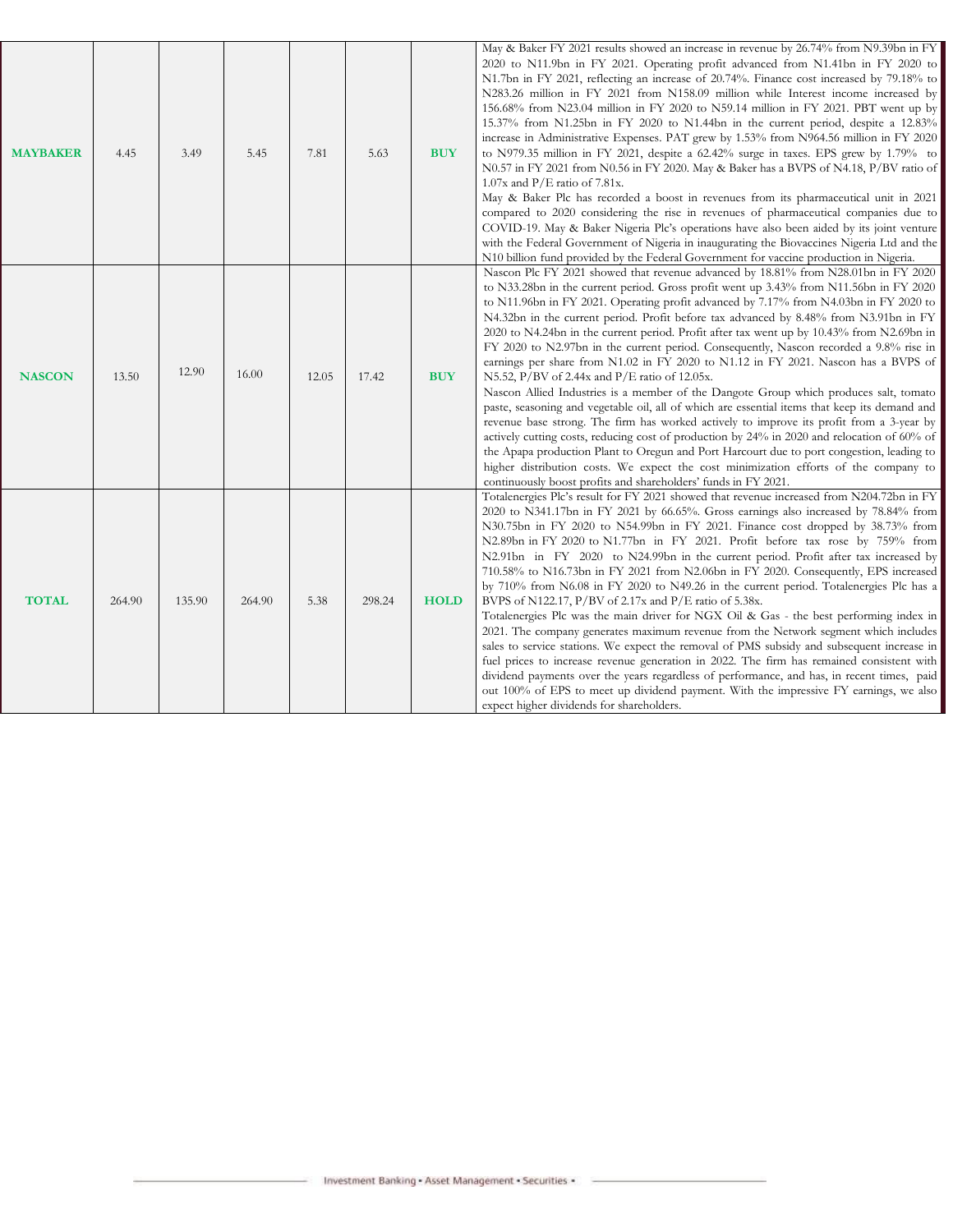### **EUROBONDS**

| <b>SYMBOL</b>             | <b>PRICE</b> | <b>COUPON</b> | <b>YIELD</b> | <b>MATURITY</b>  |
|---------------------------|--------------|---------------|--------------|------------------|
| <b>FIDELITYBANK</b>       | 103.37       | 10.50%        | 5.49%        | <b>OCT 2022</b>  |
| <b>ZENITH BANK PLC II</b> | 101.50       | 7.38%         | 2.65%        | MAY 2022         |
| <b>UBA PLC</b>            | 101.50       | 7.75%         | 3.31%        | <b>JUNE 2022</b> |
| <b>FBNH</b>               | 105.00       | 8.625%        | 7.07%        | <b>FEB 2025</b>  |
| <b>SEPLAT</b>             | 100.50       | 7.75%         | 7.60%        | <b>NOV 2026</b>  |
| <b>ACCESS</b>             | 99.50        | 6.125%        | 6.25%        | <b>MAR 2026</b>  |
|                           |              |               |              |                  |

### **MACRO ECONOMIC INDICATORS**

| <b>PARAMETER</b>              | <b>CURRENT</b> | <b>PREVIOUS</b> |
|-------------------------------|----------------|-----------------|
| GDP (%)                       | 3.98%          | 4.03%           |
| <b>NSE ASI (YTD)</b>          | 11.05%         | 10.66%          |
| <b>INFLATION (%)</b>          | 15.60          | 15.63           |
| <b>UNEMPLOYMENT (%)</b>       | 33.33          | 33.33           |
| <b>MPR (%)</b>                | 11.50          | 11.50           |
| <b>FX RESERVES (US \$ BN)</b> | 39.77          | 39.87           |
| <b>BRENT CRUDE (US \$)</b>    | 112.67         | 118.11          |

### **FIXED INCOME MARKET RATES**

| <b>TENOR</b> | 211885217 | <b>DREVIOUS</b> |
|--------------|-----------|-----------------|
|              |           |                 |

#### **TREASURY BILLS RATES**

| <b>91-DAY</b>  | $3.00\%$ - 3.50%  | $3.00\% - 3.50\%$ |
|----------------|-------------------|-------------------|
| <b>182-DAY</b> | $4.50\% - 6.00\%$ | $4.50\% - 5.00\%$ |
| 364-DAY        | 7.00% - 7.50%     | $6.50\% - 7.00\%$ |

#### **FGN BOND RATES**

| <b>5-YEAR FGN BOND</b> | 11.10% | 11.24% |
|------------------------|--------|--------|
| 10-YEAI<br>FGN ROND    | 2.60%  | 12.79% |

**The contents of this publication serve as a matter of information only and do not represent an advice to buy or sell stock. MBC Securities Limited does not bear liability for trading actions based on information contained in this publication. For further enquires please call +234-1-2708003-4, or E-mail us at [enquiries@mbcgroup.com.ng](mailto:enquiries@mbcgroup.com.ng) and [infor@mbcgroup.com.ng](mailto:infor@mbcgroup.com.ng)**

Investment Banking - Asset Management - Securities -